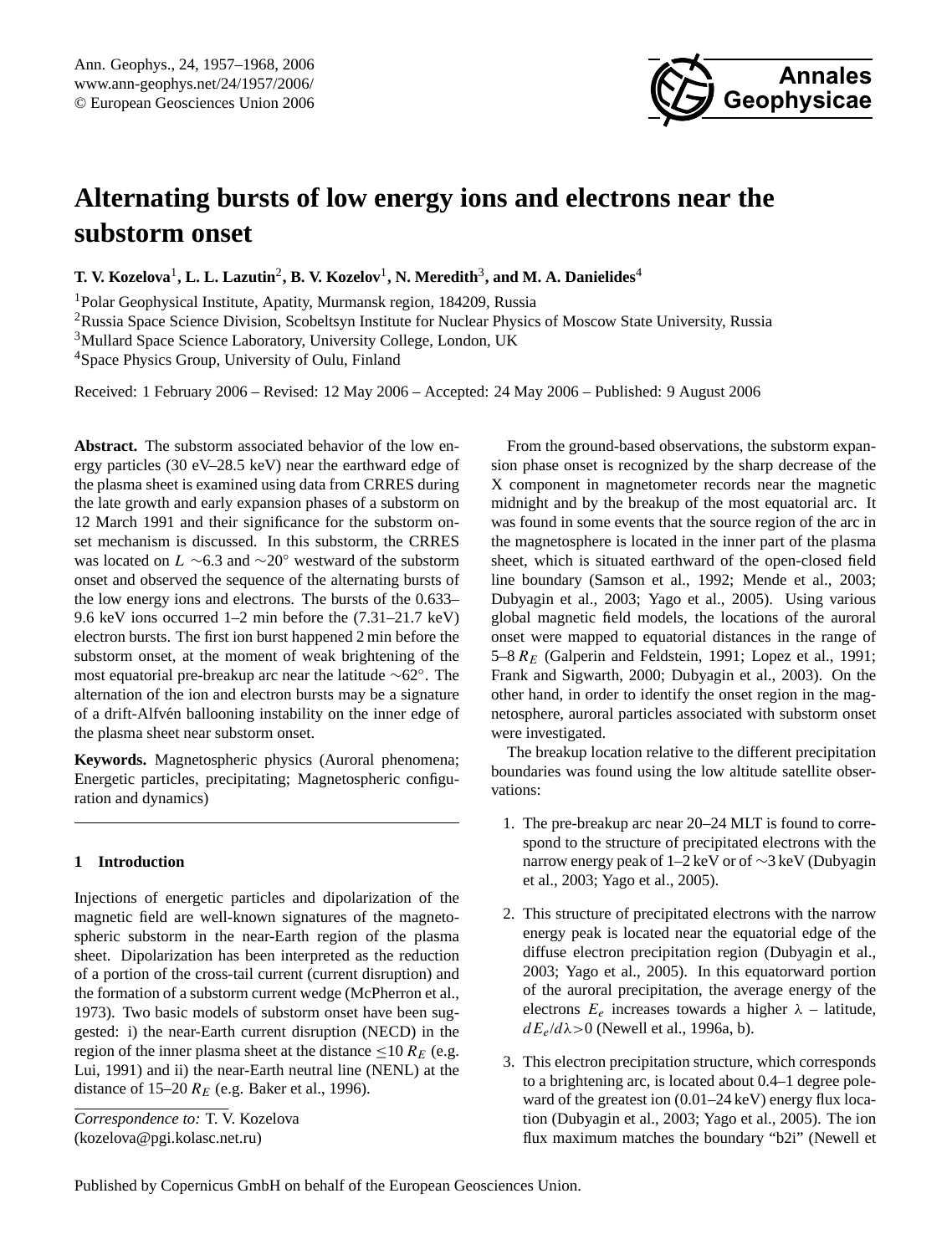

**Fig. 1.** Locations of ground-based magnetometers and the CRRES mapping to the ionosphere at 1-h interval, 20:00–21:00 UT, during the substorm on 12 March 1991.

al., 1996a, b) or the isotropy boundary (Sergeev et al., 1993). The temperature and energy flux of the ions in the range 3 keV to 30 keV increase with declining latitude (Newell et al., 1996a, b).

Thus, the location of the brightened arc mapped to the equatorial plane is expected to correspond to a region in the magnetosphere where (a) the average energy of the electrons  $E_e$ increases and (b) the ion energy density rapidly decreases with increasing radial distances. The feature (a) is commonly interpreted as a characteristic of the Alfven convective boundary for hot electrons (on the inner edge of the plasma sheet). The feature (b) indicates the outer boundary of the trapped energetic ions. The motions of these particle boundaries are observed most frequently during the substorm at geosynchronous orbit in the region near midnight (Kaye and Kivelson, 1979; Walker et al., 1976; Sauvaud and Winckler, 1980).

On the other hand, the current disruptions during the substorm onsets were recognized at the equatorial distances of 5–10  $R_E$  in the magnetosphere (Lui, 1978; Kaufmann, 1987; Kozelova and Sakharov, 1989; Jacquey et al., 1991; Kozelova et al., 1999). Therefore, satellites at geosynchronous distances have, during sufficient magnetospheric activity, a good possibility of registering the particle fluxes and magnetic field variations associated with substorm onset plasma instabilities in the pre-midnight sector. An interchange/ballooning instability appears consistent with the near-geosynchronous observations of the substorm onset (Roux, 1985; Kremser et al., 1988; Samson et al., 1992).

**Table 1.** Ground stations of this case study.

| abbr.      | name        | geogr.<br>lat. $(^{\circ}N)$ | geogr.<br>lon. $(^{o}E)$ | <b>CGM</b><br>lat. $(^{\circ}N)$ | <b>CGM</b><br>lon. $(^{\circ}E)$ |
|------------|-------------|------------------------------|--------------------------|----------------------------------|----------------------------------|
| <b>FAR</b> | Faroes      | 62.05                        | 352.98                   | 60.72                            | 77.44                            |
| <b>KEV</b> | Kevo        | 69.76                        | 27.01                    | 66.32                            | 109.24                           |
| KIL.       | Kilpisjärvi | 69.02                        | 20.79                    | 65.88                            | 103.79                           |
| <b>MUO</b> | Muonio      | 68.02                        | 23.53                    | 64.72                            | 105.22                           |
| <b>NOR</b> | Nordli.     | 64.37                        | 13.36                    | 61.50                            | 94.92                            |
|            | Norway      |                              |                          |                                  |                                  |
| OUL.       | Oulujärvi   | 64.52                        | 27.23                    | 60.99                            | 106.14                           |
| PEL.       | Pello       | 66.90                        | 24.08                    | 63.55                            | 104.92                           |
| SOD        | Sodankylä   | 67.37                        | 26.63                    | 63.92                            | 107.26                           |
|            |             |                              |                          |                                  |                                  |

Using the *GEOS-2 satellite observations on* 6.6  $R_E$ , Roux (1985) found electric field oscillations and changes in the azimuthal component of the energetic ion pressure gradient during substorm dipolarization. Localized field-aligned current structures were found to coincide with the westward travelling surge (WTS) and discrete auroral form. Kozelova et al. (1986a, b) found in the study of the GEOS-2 data that i) the increase of the energetic electron fluxes, ii) the decrease of the energetic ion fluxes, iii) the sharp change in the azimuthal electric field component from eastward to westward, and iv) the magnetic field dipolarization, are all connected with the western edge of the WTS. Holter et al. (1995) performed spectral and wavelet analyses to characterize the transient oscillations during the substorm. They interpreted the obtained low frequency oscillations as a coupled shear Alfvén-slow magnetosonic mode. These oscillations may be excited by the ballooning instability (Miura et al., 1989; Cheng and Qian, 1994).

The *CRRES observations at*  $5-6.6 R<sub>E</sub>$  also support an idea that the drift-Alfvén ballooning instability in the neargeosynchronous plasma sheet is a responsible mechanism for substorm onset and initiation of the substorm current wedge (Maynard et al., 1996; Erickson et al., 2000; Kozelova et al., 2000). Maynard et al. (1996) presented the observation of the electric field reversals that correlated with changes in crosstail currents and particle energies occurring before and during the substorm onset at the inner edge of the plasma sheet at 5–6  $R_E$ . Erickson et al. (2000) found that the initial wave power is dominantly magnetical field aligned and flows towards the ionosphere during eastward oriented electric field. At this time, the drift wave is coupled with the Alfvén mode. Just before the local substorm dipolarization onset, Kozelova et al. (2000) observed one oscillation with an ∼90◦ phase shift between  $E_y$  and  $B_z$ . The observed time lag between  $B_z$ and  $E<sub>v</sub>$  indicated the even mode standing wave structure with the compressional component.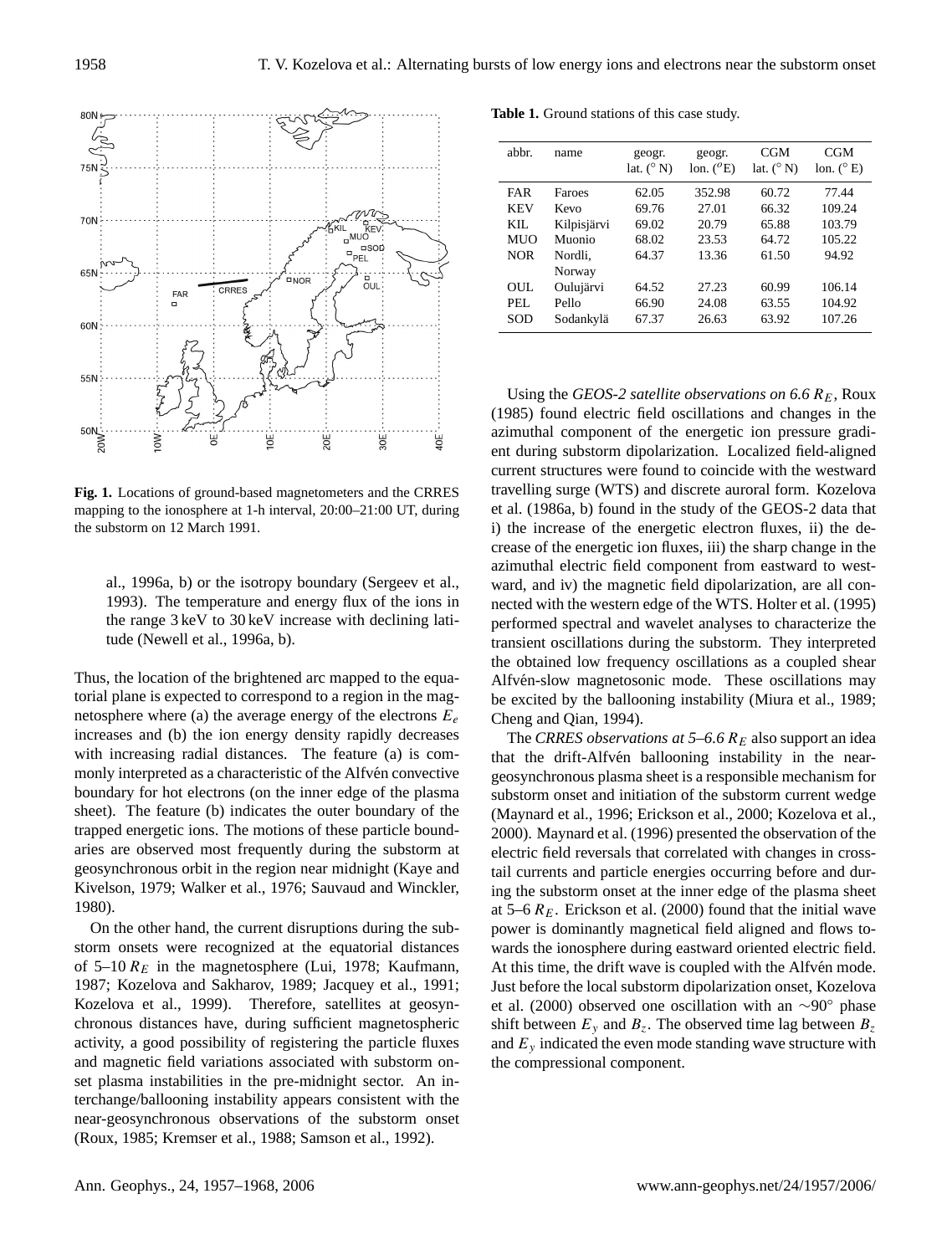

**Fig. 2.** All-sky camera images taken at SOD, MUO and KIL during the substorm on 12 March 1991. The north (and east) is/are at the top (and right) side of the images.

In this paper, we used data from the CRRES satellite to examine the dynamics of low energy (100 eV–30 keV) ions and electrons (LEPA data) (Hardy et al., 1993) near the onset of the substorm on 12 March 1991. The CRRES was located on L ∼6.3 (and ∼21.5 MLT) near the earthward edge of the plasma sheet. The CRRES data from the magnetometer (Singer et al., 1992) and from the electron and proton wide-angle spectrometer (EPAS) (Korth et al., 1992) were also used. Ground-based observations include magnetometers and all-sky data from four Finnish stations (SOD, MUO, KIL and KEV). Positions of the ground stations are shown in Table 1. A general structure of this substorm and a particle dynamics were originally reported by Lazutin et al. (2005) from different viewpoints. This substorm is a sequence of optical pseudo-breakups and a breakup above Scandinavia, southward of SOD. The CRRES was located ∼20◦ westward of the substorm onset epicenter. Figure 1 shows the locations



**Fig. 3.** Substorm on 12 March 1991. The  $B_z$  component from the CRRES and X component from ground magnetometers. Short horizontal solid lines, labeled "pb1" and "pb2", denote weak auroral pseudo-breakups. Horizontal dashed lines are the X component levels during quiet conditions for corresponding magnetometers.

of the magnetometers and the mapping of the CRRES trajectory along the magnetic field line to the ionosphere at the 1-h interval (20:00–21:00) UT during this substorm using the Tsyganenko (1989) model.

# **2 Substorm evolution**

The day of 12 March 1991 is characterized by long-lasting ground magnetic activity of 400–800 nT (Lazutin et al., 2005). After 19:50 UT, the southward drifting weak auroral arcs arose near the KIL meridian ( $\Lambda \sim 117^\circ$ ). Auroral activations are observed in a more poleward region of auroral particle precipitation and may be interpreted as auroral pseudo-breakups.

Figure 2 shows several ASC images borrowed from SOD, MUO, and KIL. At the moment of 20:24 UT, a new, weak arc appears near the latitude ∼62◦ (equatorward of all arcs observed during growth phase). The optical breakup begins just from this arc at the moment  $T<sub>o</sub>=20:26$  UT. A large expansion of the substorm begins 7 min after substorm onset (the moment  $T_{\text{exp}}$ ).

Figure 3 presents the Z component of the magnetic field  $(B_z)$ , observed by the CRRES, and the magnetometer data at several ground-based stations during the substorm on 12 March 1991. Before  $T<sub>o</sub>$ , KIL and PEL were located in the region of the westward electrojet, eastward and poleward of the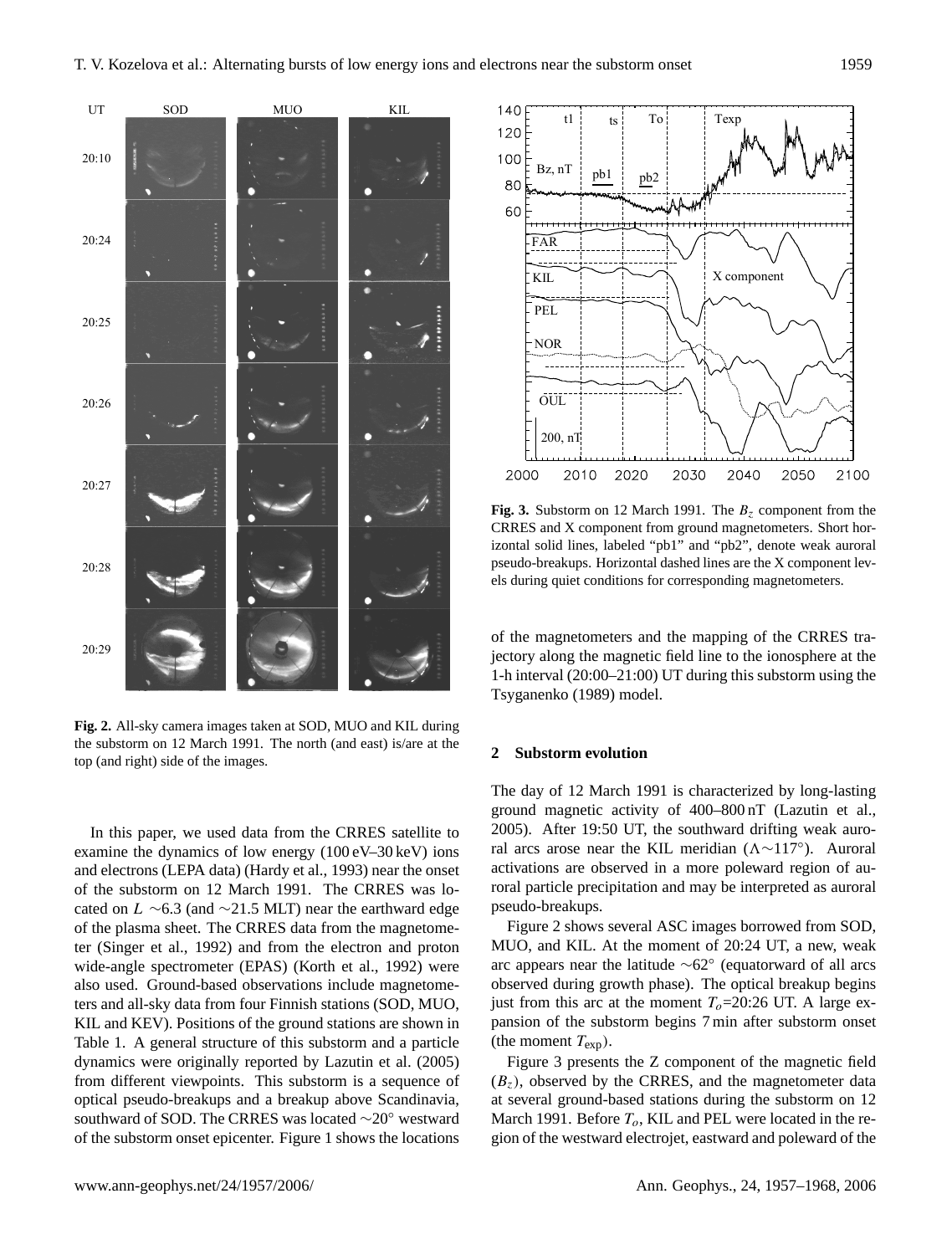

**Fig. 4.** Substorm on 12 March 1991. Data from the CRRES satellite. From top to bottom: Z-component of the magnetic field; the "A" and "B" populations of LEPA ions with pitch-angles ∼90◦ are shown in panels (2–3) and (4–5), respectively; flux of high-energy (EPAS) ions with pitch-angles  $\sim$ 90° are presented in panel 6. Ion flux is in cm<sup>-2</sup>s<sup>-1</sup>sr<sup>-1</sup>keV<sup>-1</sup>.

Harang discontinuity, which marks the boundary between the electrojets of the different directions in the late evening sector (Heppner, 1972). At this time, OUL, NOR and FAR were located in the region of the eastward electrojet, equatorward and westward of the Harang discontinuity. From the groundbased observations, a general evolution of this substorm was originally reported by Kozelova et al. (2004).

The first decrease in the X component of the magnetic field at the ground began at 20:22 UT at the station PEL (latitude  $\varphi$ =63°). The X component decrease was small until  $T_o$ , when the rate of decrease of the X component suddenly increased. This was the first substorm intensification, which had a small poleward expansion (to MUO and KIL). Besides, at  $T<sub>o</sub>$ , the substorm westward electrojet  $J_W$  appears suddenly westward of the CRRES on the FAR meridian  $(\Lambda = 80^\circ)$ . However, 3 min later, this substorm intensification recovered, and the global current system with eastward electrojet was reestablished on the FAR. At 20:29–20:30 UT new substorm intensification started again near the KIL meridian. This intensification had a significant equatorward expansion (to OUL). The regular westward expansion of the substorm westward electrojet  $J_W$  was observed after 20:33 UT, during the next intensification, and the equatorward expansion of the magnetic activity began near NOR (Harang discontinuity moved westward). This moment  $T_{exp}$ =20:33 UT was important in the dynamics of the inner magnetosphere.

Thus, before  $T<sub>o</sub>$  CRRES hits the eastward electrojet region and encounters the region 2 field-aligned currents flowing into the ionosphere in the pre-Harang discontinuity sector (Iijima and Potemra, 1978). The westward expansion of the  $J_W$  can be identified as a transition of the CRRES from the pre-Harang discontinuity to the post-Harang discontinuity sector, where the region 2 field-aligned currents flow from the ionosphere.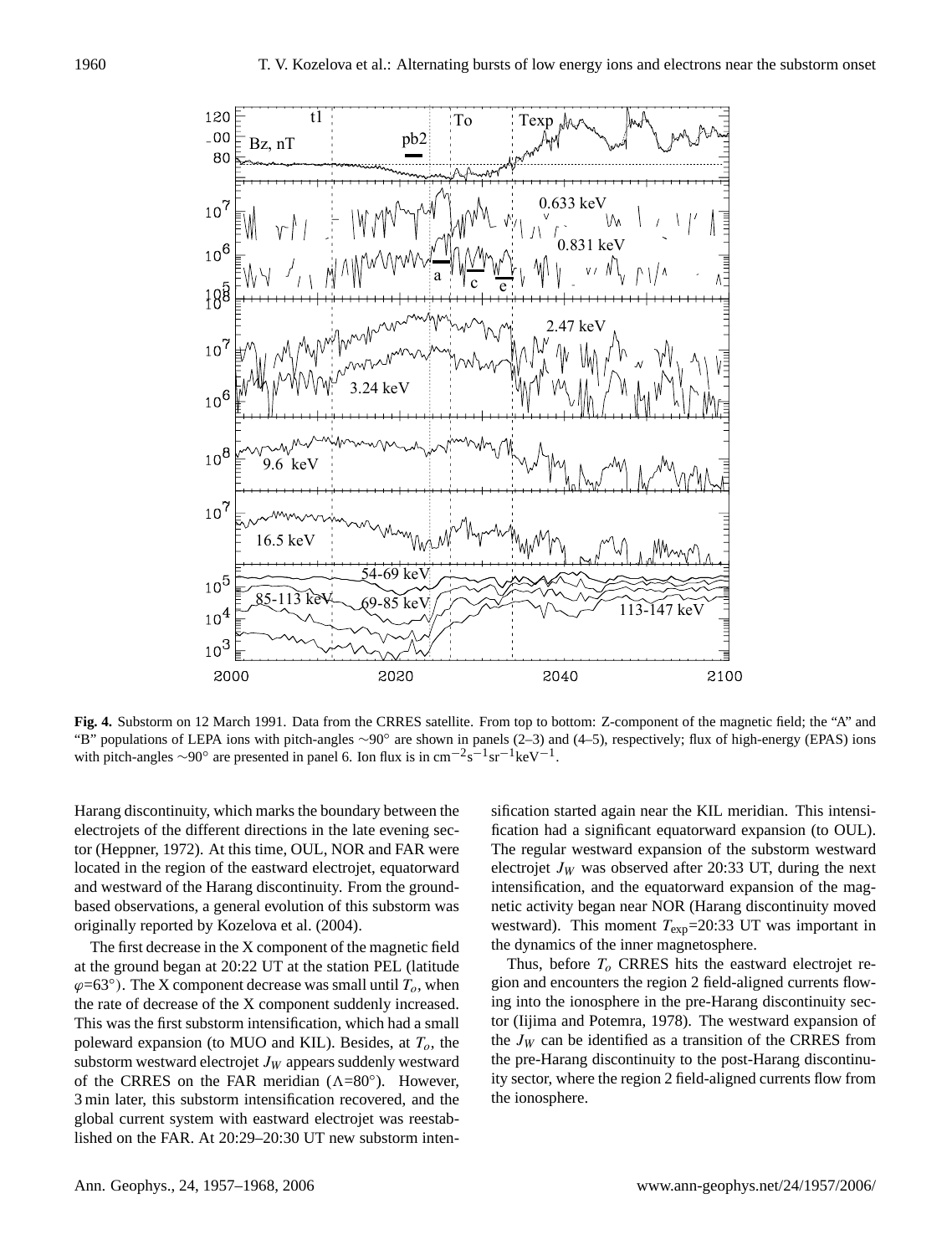#### **3 Behavior of the low energy ions**

Figure 4 shows the Z component of the magnetic field  $(B_z)$ , LEPA (with 15-s time resolution) and EPAS (with 30-s time resolution) ion data in several channels from the CRRES. In the interval between  $t_1$  and  $T_{\text{exp}}$ , the  $B_z$  component has a slow variation in a hollow form. Besides, some small-scale magnetic field fluctuations appear after  $\sim T_o$ . Usually during the substorm growth phase at near-geosynchronous distances, the  $B<sub>z</sub>$  decrease represents magnetic field line stretching. The  $B_z$  increase (dipolarization) begins after substorm onset during a substorm expansion phase. We begin our analysis from variations of the low energy ions with the pitch angle ∼90◦ during a hollow-like magnetic field variation.

# 3.1 Slow variation of the ion flux

During the growth phase stretching of the magnetic field lines on the CRRES (from  $t_1$  to  $T_0$ ), the flux of ions with pitch-angles ∼90◦ was increasing in the energy range from  $W_L$ =0.28 keV to  $W_H$ =7.31 keV. We will name these particles as population "A". The ion flux in some energy channels from this population is shown in panels 2 and 3 of Fig. 4. One can see that the flux of 2.47–3.24 keV ions increases earlier than that of the 0.633–0.831 keV ions. This dependence of the enhanced ion flux on energy during the passage into the inner edge of the plasma sheet results in a "nose" distribution in the ion spectrogram (Kerns et al., 1994). The energy  $W_L$  is a low-cutoff energy below which the drift paths are closed and eastward. The energy  $W_H$  is a high-cutoff energy above which the drift paths are closed and westward (Kerns et al., 1994). The ions with the energy  $W_L < W < W_H$  convect from the tail to the CRRES position.

During the same interval of time, the flux of ions decreases in the energy range from 9.6 keV to 21.7 keV. We will name these particles as population "B". For example, the particle flux for two energy channels from this population is shown in panels 4 and 5 of Fig. 4. One can see that the flux of higher-energy ions from this population begins to decrease earlier than the lower-energy ions. The decrease of the particles flux is usually observed at the outer radiation belt during the growth phase distortion of the magnetosphere to a more tail-like configuration (Walker et al., 1976; Sauvaud and Winckler, 1980).

Thus, different behavior of different energy particles near the inner edge of the plasma sheet during the development of the tail-like magnetic field in the vicinity of the CRRES can separate the distinctive plasma regions and reveal the formation of a sharp transition between these regions. The "A" population is probably associated with the inner boundary of the plasma sheet with the outward (tailward) radial gradient of particle flux. The "B" population can be associated with a population of "old" trapped ions from the outer boundary of trapped particles with an inward (earthwards) radial gradient of particle flux. During the growth phase, this transition boundary moves earthwards. After  $T<sub>o</sub>$ , population "A" decreases and population "B" increases at the CRRES position. Both populations are decreasing after  $T_{\text{exp}}$ , when a large-scale dipolarization of the magnetic field occurs, and the transition boundary is moving tailwards.

## 3.2 Ion bursts

We want to pay attention to the low-energy  $(0.633-9.6 \text{ keV})$ ion bursts that were observed ∼100 s before  $T_o$  and  $T_{\text{exp}}$ . These bursts are marked as "a" and "e" in Fig. 4. Besides, one can see a weak burst "c" at nearly 20:29 UT between the bursts "a" and "e". These three ion bursts with the time duration of ∼100 s were observed with a quasi-period of 3.5 min.

The first ion burst coincides with the sudden enhancement of more energetic (54–147 keV) ion fluxes with pitch-angles ∼90◦ . Simultaneously, the pitch-angle distribution of these energetic ions changes rapidly from the cigar form to the trapped one (Lazutin et al., 2005). The energetic ion flux mesurements (EPAS data) in the four energy channels with a time resolution of 30 s are shown in the lower panel of Fig. 4. For all energy channels (54–147 keV), the flux increase starts at nearly 20:24 UT. However, for the first energy channel (54–69 keV), a more significant increase of the flux appears with a delay of ∼30 s, which is comparable to the time resolution of the data. The ion flux enhancement is the largest for the energy channel (69–85 keV). EPAS ion data with a higher time resolution from three detectors (presented in Lazutin et al., 2005) confirm that the ion flux enhancement near 20:24 UT is "nearly dispersionless" or, more precisely, "dispersionless with a time resolution of 30 s".

The first low energy ion burst and a sudden energetic ion enhancement occurred  $\sim$ 2 min before  $T_o$  and coincided with the appearance of the most equatorial weak arc near the latitude  $\varphi = \sim 62^\circ$  observed roughly 20° eastward of CRRES.

#### **4 Plasma sheet electron dynamics**

Figure 5 presents differential flux variations in several electron channels of LEPA data with a 30-s time resolution. The dynamics of trapped electrons near the inner edge of the plasma sheet can help in the interpretation of the observations.

# 4.1 Slow electron flux variations

As seen in Fig. 5, electron flux variations depend on the electron energy. Similar to ion flux variations, the electron fluxes, which increase during the growth phase stretching of the magnetic field lines, will be named as population "A".

Before  $T<sub>o</sub>$ , the electron flux increases in the energy range from 0.213 keV to  $W_C$ =1.88 keV. The fluxes in several energy channels from this population "A" are shown in panel 2 of Fig. 5. One can see that at the CRRES the lowest energy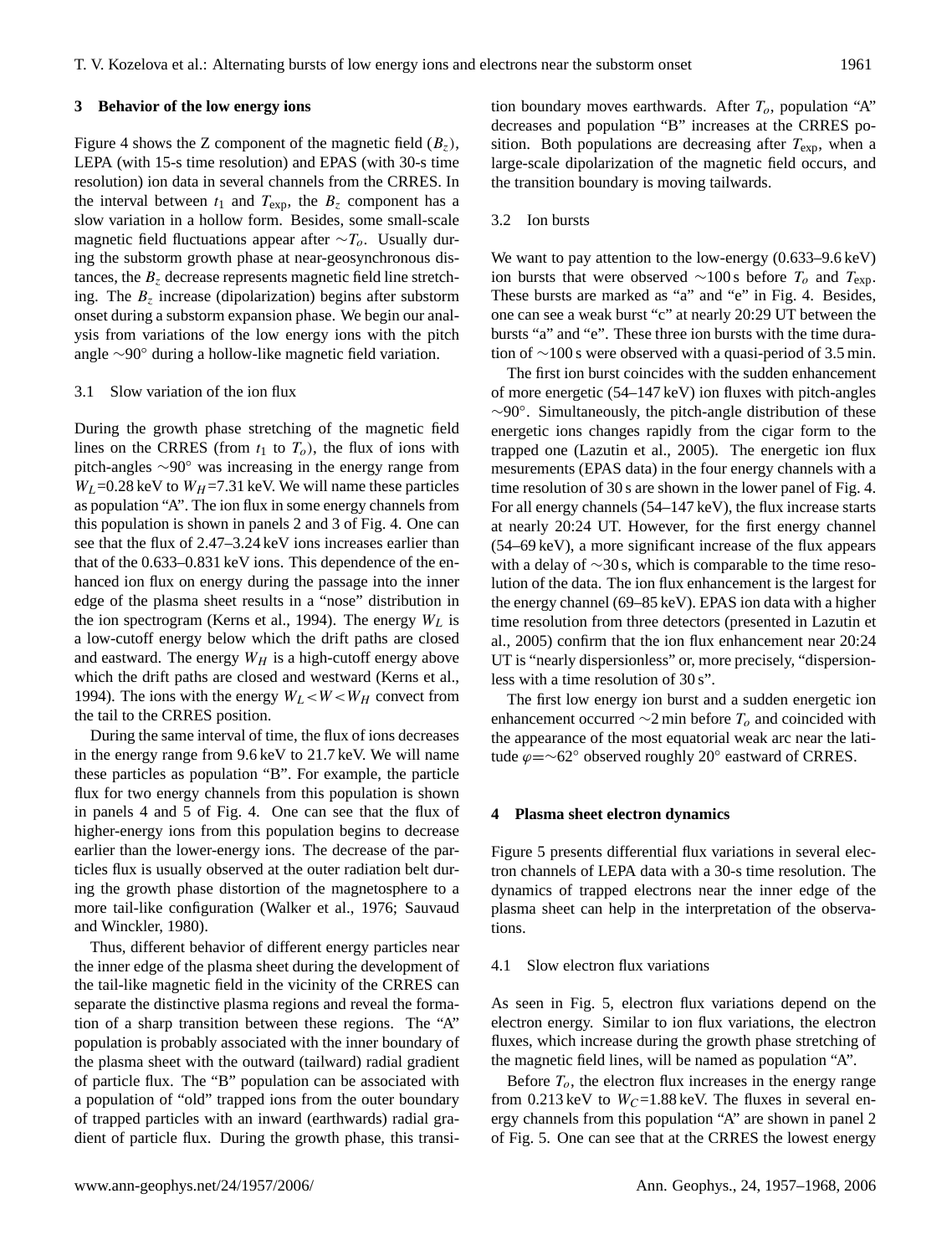

**Fig. 5.** Substorm on 12 March 1991. Data from the CRRES satellite. From top to bottom: Z-component of the magnetic field; the "A" and "B" populations of LEPA electrons are shown in the panels (2–3) and (4), respectively. Electron flux in cm<sup>-2</sup>s<sup>-1</sup>sr<sup>-1</sup>keV<sup>-1</sup>. Solid lines are the flux of particles with pitch-angles ∼90◦ ; dashes lines are the flux of particles with pitch-angles near the field-aligned direction.

electrons were observed first. The cutoff energy  $W_C$  is considered transition energy between the open and closed drift trajectories of the electrons (Kerns et al., 1994). Just before  $T_o$ , the electrons with  $W \leq W_C$  convect toward the CRRES position from the tail.

During the same time interval before  $T<sub>o</sub>$ , the perpendicular flux of electrons with energies  $W > W_C$  is almost constant or is decreasing. The electron flux is almost constant in the energy range from 2.47 keV to 5.57 keV (panel 3 of Fig. 5). The electron flux decreases in the energy range from 7.31 keV to 16.5 keV (panel 4 of Fig. 5).

According to Kerns et al. (1994), electrons with  $W > W_C$ move by closed drift paths. The electron fluxes, which decrease or are almost constant during the growth phase, will be named "B" population. We observe in panel 4 of Fig. 5 that the perpendicular flux of the higher-energy (12.6–16.5 keV) electrons in this population begins to decrease earlier than the flux of the lower-energy (7.31–9.6 keV) particles similar to the behavior of particles on the outer boundary of the "old" trapped particles during the inward motion of the boundary (Walker et al., 1976; Sauvaud and Winckler, 1980).

Before  $T<sub>o</sub>$ , for the electron energy interval (7.31–16.5 keV) the flux exhibits the minimum for pitch angles around 90°. After  $T_{\text{exp}}$ , "A" population is decreased and "B" population is increased.

# 4.2 Injections of electrons

At  $\sim T_0$ , the electron flux in four adjacent energy channels in the range (7.31–16.5 keV) grows sharply and exceeds the level which it had before the beginning of the growth phase stretching of the magnetic field lines. One could call these increases "injections" of electrons in a small range of electron energy. The first electron injection begins ∼40 s before significant increases of the Z component of the magnetic field. The second injection of 21.7–28.5 keV electrons occurrs at  $\sim T_{\rm exp}$ , during the substorm expansion phase.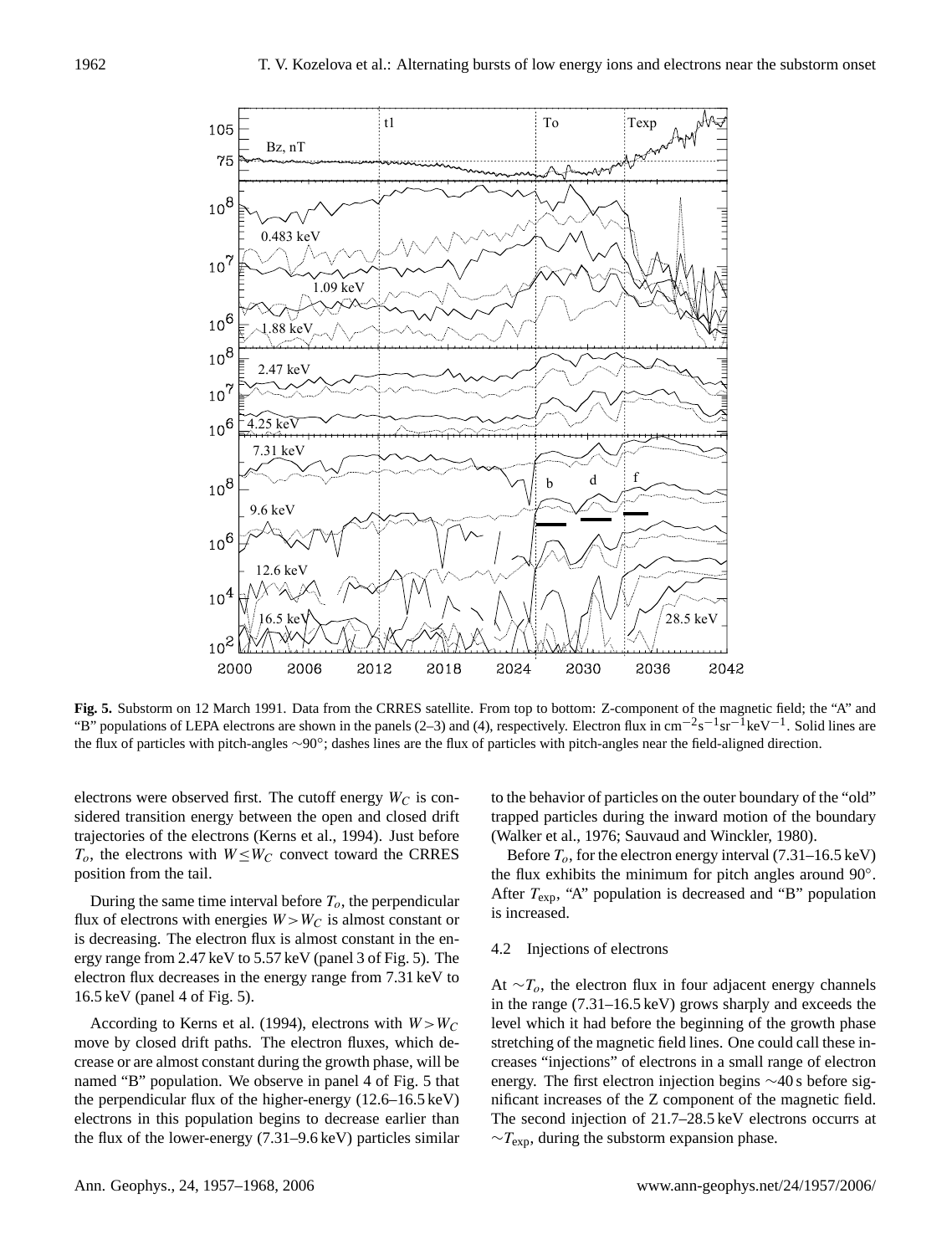#### 4.3 Electron bursts

During the interval between  $T_o$  and  $T_{\text{exp}}$ , one can see two electron bursts, marked "b" and "d" in Fig. 5. Their time duration was ∼100 s. Note the third burst, "f", with an indistinct duration, masked by the electron injection. The bursts had little increases of both perpendicular and parallel fluxes of electrons with energies of 2.47–5.57 keV (panel 3 of Fig. 5), which are close to the cut-off energy  $W<sub>C</sub>$ . More intensive electron bursts were observed in the higher-energy channels of the "B" population, where the electron flux was decreasing during the substorm growth phase (the bottom panel of Fig. 5). After the first burst, the electron flux in the range (7.31–12.6 keV) exceeds the level which it had before the beginning of the substorm growth phase, after the second burst – in the range  $(16.5-21.7)$  keV. After the third burst, the flux of electrons with energies  $>28.5 \,\text{keV}$  exceeds its initial value. The bursts occurred at the leading edge of electron injections. During these electron (2.47–12.6 keV) bursts, the flux of electrons (of "A" population) with energies of 0.213–1.88 keV decreases (panel 1 of Fig. 5).

## 4.4 Parallel fluxes of electrons

Before  $T<sub>o</sub>$ , the parallel flux J|| (dashed lines, Fig. 5) of population "A" electrons with  $W \le 1.88$  keV was slowly increasing, similar to the perpendicular fluxes. As the satellite crosses the inner edge of the plasma sheet, the average energy of the electrons,  $E_e$ , is increasing with the increase of the radial distance, r, so that  $dE_e/dr > 0$ . These fluxes J|| may be associated with the equatorial edge of the diffuse auroral electron precipitation in the ionosphere, where the average energy of  $E_e$  is increasing with the latitude  $\lambda$ , providing  $dE_e/d\lambda$  > 0 (Newell et al., 1996a,b).

# **5 Alternation of ion and electron bursts**

Now it is possible to compare the development of ion and electron bursts and simultaneous variations of the magnetic field at the CRRES during the substorm on 12 March 1991 (Fig. 6). Panel 1 of Fig. 6 presents the sliding 60-s smoothed values of the magnetic field Z component,  $\langle B_z \rangle$ , to demonstrate slow changes in the field. Fast fluctuations of the total magnetic field  $dB_t=B_t$  –  $\lt B_t$  are shown in the next panel. Panels 3 and 4 present sliding 45-s smoothed values of the ion fluxes for several channels. Panels 5 and 6 present electron fluxes of several energy channels as in Fig. 5.

From Fig. 6, one can see that the ion bursts occur 1–2 min before the electron bursts. The ion bursts occurred without significant fluctuations in  $dB_t$ , and a dependence of the ion bursts on changes in  $\langle B_z \rangle$  was not observed. The electron bursts occurred during small local dipolarizations, with the accompanying increase of the magnetic field fluctuations, with a quasi-period of ∼40–60 s.



**Fig. 6.** The alternation of the low-energy ion and electron bursts during the substorm on 12 March 1991.

The electric field measurements (with 30-s time resolution) during this substorm were presented earlier in Lazutin et al. (2005). Before  $T<sub>o</sub>$ , the electric field was very small. Impulsive enhancements in the electric field were detected, starting at 20:26 UT (Lazutin et al., 2005). After ∼20:31 UT, the CRRES electric field cannot be used due to the spacecraft potential becoming too large and driving the sensor's preamplifiers into saturation. During the interval 20:26–20:31 UT, the electric field is nearly zero (in average) and has variations with a period of ∼2 min. We cannot confidently separate the variations with the period of  $\sim$ 2 min in particle flux data; therefore, we don't present the electric field data here.

Lower-frequency oscillations with a period of ∼3–4 min, which we observe for particle bursts, are also not seen in electric field. If these oscillations are the same long-period oscillations as in Holter et al. (1995), then they have "a second harmonic standing wave structure along the magnetic field line and develop as a coupled shear Alfvén-slow magnetosonic mode" (Holter et al., 1995). The second harmonic standing wave structure has zero value of the azimuthal electric field at the equatorial plane, where the CRRES satellite was located during considered event. This is a possible explanation for the lack of the electric field oscillations.

## **6 Discussion**

The CRRES observation of the substorm on 12 March 1991, when the satellite was located near the inner edge of the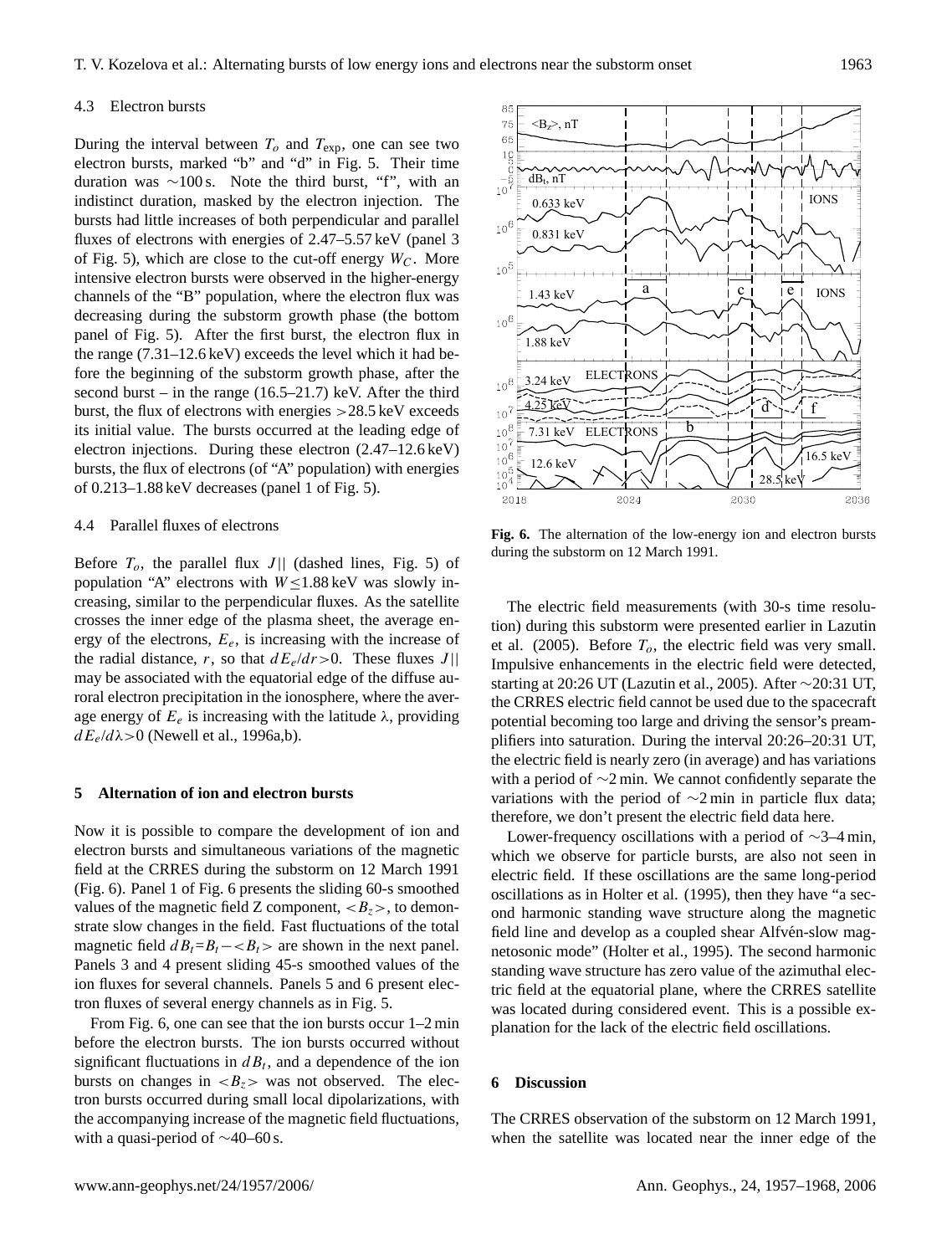

**Fig. 7.** Illustration of drift-wave resonance of magnetic field lines during azimuthal drift of proton front; adopted from Cladis (1971).

plasma sheet in the pre-midnight sector, supports the near-Earth current disruption (NECD) model of the substorm onset. The sequence of low-energy particle bursts observed at the CRRES may be a signature of an instability of the sharp transition boundary between different particle populations. Below, we discuss and compare our results with other observations.

6.1 Transition region near the inner edge of the plasma sheet

It is known that the position of the inner edge of the plasma sheet depends on the cross-tail electric field. Lower-energy electrons come closer to the Earth. When the convection electric field increases (for example, during the substorm growth phase) and/or a satellite is moving across the inner edge of the plasma sheet with the radial tailward gradient of particles, the satellite crosses the boundary for one energy of particles after another and the fluxes of the pertinent electron energies will increase. In our case, the same features characterized population "A", which contained the electrons of the energies  $W \le 1.88$  keV. But the inward displacement of the drift orbits causes a decrease in the particle flux at the constant energy for the particle population, which has the radial gradient directed toward the Earth, as on the outer boundary of trapped particles (Walker et al., 1976; Sauvaud and Winckler, 1980). In our case, before the  $T<sub>o</sub>$ , the flux of ions with energies 9.6–21.7 keV and electrons with the energies 7.31–16.5 keV are decreasing. These trapped particles are "B" population in our notation.

Thus, during the substorm growth phase, the CRRES traverses the magnetosphere region where the average energy of the low-energy  $(< 1.88 \text{ keV})$  electrons is increasing and the density of the ions with  $W > 9.6$  keV is decreasing with growing radial distances. The variations of the parallel fluxes  $J||$  (dashed lines, Fig. 5) of electrons with  $W \le 1.88$  keV in population "A" may manifest that the CRRES position is associated with the equatorial edge of the diffuse auroral electron precipitation in the ionosphere. The average energy of the electrons  $E_e$  is increasing with latitude  $\lambda$ , so that  $dE_e/d\lambda > 0$ (Newell et al., 1996a, b).

When the tail stretching proceeds during the substorm growth phase, both the inner edge of the plasma sheet and the outer edge of the stable trapped particles steepen and the CR-RES observes the formation of the transition boundary between different particle populations with different magnetic field flux tubes at  $\sim$ 6.3  $R_E$ . This boundary may be unstable to westward travelling perturbations (Roux et al., 1991).

The anticorrelation between the ion and electron bursts, found in the investigated substorm on 12 March 1991, is consistent with a schematic development of a drift-Alfvén ballooning instability at the sharp boundary between "dipole" and "tail-like" magnetic field (Roux, 1985; Roux et al., 1991). At the near-geosynchronous distance, the gradient of plasma pressure and the gradient of the magnetic field are oriented in the same direction (earthward). This situation is potentially unstable to the so-called ballooning modes. Energetic ions and electrons, owing to their westward and eastward drifts, respectively, provide charge separation within the perturbated region with the higher plasma pressure. Intense auroral forms and WTS associated with enhanced electron precipitation should map to the position where negative charges tend to prevail (Roux, 1985; Kozelova et al., 1986a,b). This disturbance propagates azimuthally as the drift-Alfvén ballooning wave with  $k_{\perp} \gg k_{\parallel}$ . The disturbance may persist for 1–2, or even only a half of the wave period and then decays. However, a sharp front of energetic ions may support the development of this disturbance.

6.2 Oscillations associated with a sharp front of energetic ions

The drift-wave resonance of magnetic field lines may be excited by the azimuthal drift of protons when a sharp gradient of the particle flux occurs in the direction of the gradient- $\bm{B}$ drift (Cladis, 1971). Cladis (1971) showed that the field lines oscillate as standing waves in the meridional plane and form a wave pattern in the azimuthal direction that moves with the phase velocity equal to the mean azimuthal drift velocity of the particles.

Figure 7 contains a schema of the magnetic field lines' configuration for the drift-wave resonance pattern. This picture is adopted from Fig. 3 of Cladis (1971). In this figure, magnetic field lines that were originally at the same L-shell are shown in their displaced positions (a wave-like line in the equatorial plane, as viewed from above the north pole). According to Cladis (1971), the field lines that are instantaneously at the minimum displacement positions ("a", "c" and "e") contain the maximum positive charge. Those lines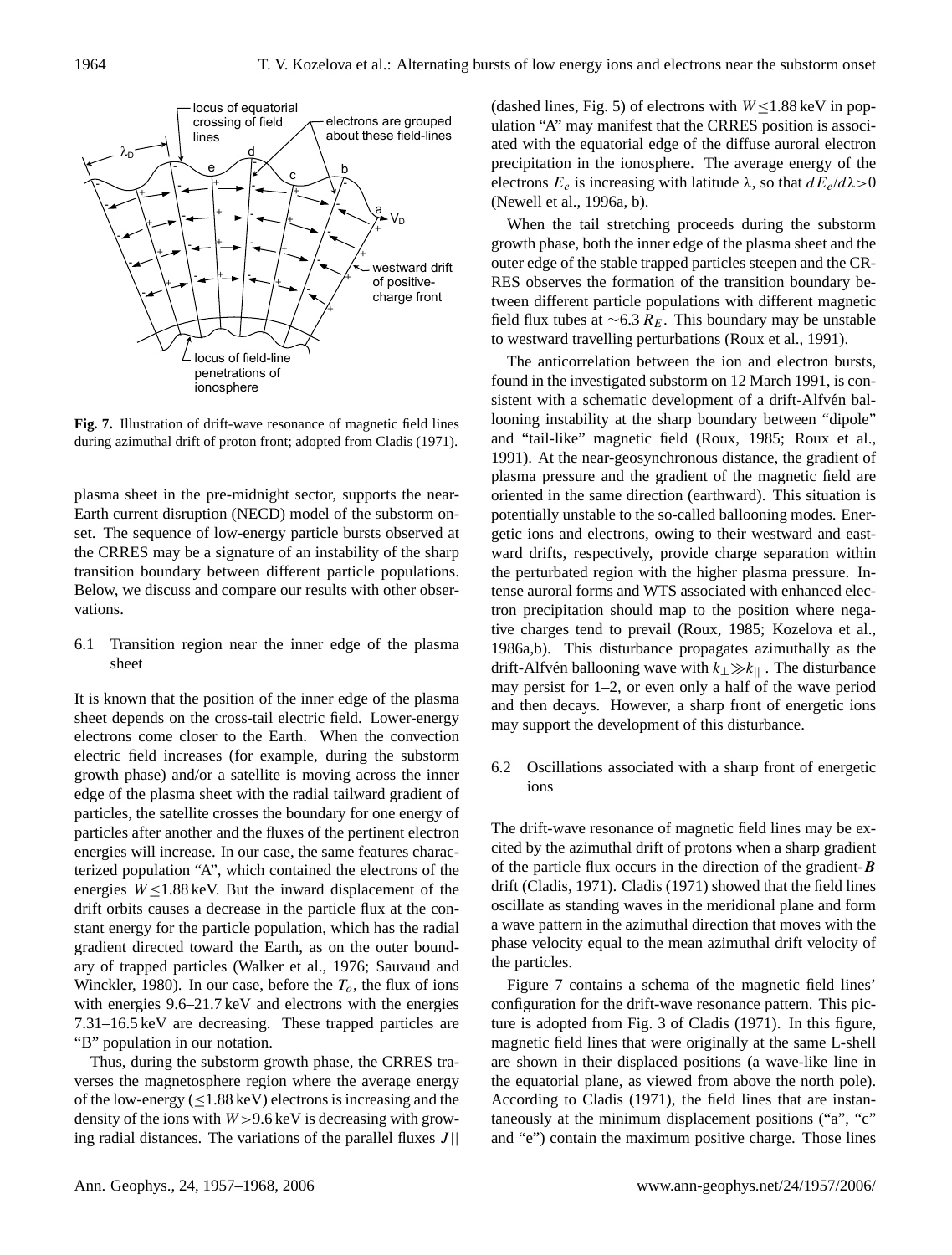which are instantaneously at maximum displacement positions ("b", "d", etc.) contain the maximum negative charge.

Now it is possible to compare the sequence of the alternating bursts of the low-energy ions and electrons that are observed during the substorm on 12 March 1991 with the pattern in Fig. 7. A wave-like line on the equatorial plane presents the sharp transition boundary between the regions with different characteristics of plasma and magnetic field. The more dipolar-like magnetic field lines with population "B" are located in the earthward side of this boundary, whereas the tail-like magnetic field lines with population "A" are located in the tailward side of this boundary. The front of the energetic particles is observed at the more tail-like magnetic field configuration, and the maximum of the first burst of electrons occured at more dipolar magnetic field lines. The observed ion bursts "a", "c", and "e" correspond to the regions with the positive charge, and the electron bursts "b", "d", and "f" correspond to the regions with the negative charge. During electron (2.47–12.6 keV) bursts, the flux of electrons with energies of 0.213–1.88 keV (population "A") decreases (panel 1 of Fig. 5). This anticorrelation of the electron fluxes from different populations is consistent with transitions of a boundary between regions with different populations ("A" and "B").

While the flux of the population "A" ions abruptly decreases during the trailing edge of the first burst, the fluxes of the population "B" ions increase. This behaviour of the particle fluxes is consistent with a transition from a tail-like magnetic field region towards a more dipolar magnetic field region (between the points "a" and "b" at Fig. 7). We can interprete all these transitions as a spatial effect associated with the crossings of the transition boundary. Thus, when the wave structure shown in Fig. 7 is passing the satellite, the satellite observes a sequence of the alternating bursts of the low energy ions and electrons.

During the considered event, the oscillations were stimulated by the dispersionless (with a resolution of 30 s) injection of ions with the energy of 54–147 keV. This ion injection coincides with the appearance of the most equatorial weak arc, which was observed ∼2 min after the pseudobreakup "pb2" (Fig. 3) and  $\sim$ 2 min before  $T_o$  and roughly 20° eastward of the CRRES. Let us assume that: i) the region of pseudobreakup "pb2" (which occurrs during ∼20:21– 20:23 UT) has a westward expansion with a velocity of about ∼7.7◦ /min, as it was obtained for a substorm expansion in Holter et al. (2004); ii) this velocity is constant during a few minutes; and iii) the CRRES was located ∼20◦ westward of the "pb2" onset epicenter. Then, the first indication of the approaching pseudo-breakup "pb2" will appear at CRRES at  $\sim$ 20:23:30 UT, nearly simultaneously with the high energy ion injection. Although these moments coincide, the lack of dispersion (or a very small dispersion) during the ion injection is evidence of a local acceleration of the ions.

The beginning of the ground magnetic field disturbance at the meridian of FAR (∼15◦ westward of the CRRES) that

was observed 2 min after the ion injection onset may be associated with the arrival of the westward drifting ions from the CRRES toward the meridian of FAR.

Note that pseudo-breakups in the ionosphere, the appearance of weak magnetic oscillation and the increase of energetic ion flux in the magnetosphere, occurring before  $T<sub>o</sub>$ , may testify that the state of the magnetosphere was close to being marginally stable just a few minutes before the moment  $T<sub>o</sub>$ .

#### 6.3 Oscillations with a period of 40–60 s

During the substorm of 12 March 1991, the higher-frequency oscillations of the magnetic field, with a period of 40–60 s, were observed during the electron bursts. Note that the electron fluxes during the bursts are larger than the initial electron fluxes which occurred before the beginning of the magnetic field line stretching. This fact may indicate that the transition boundary is moving tailward and local acceleration of particles occurs. We suppose that the observed oscillations are probably associated with the kinetic Alfvén waves.

The importance of kinetic Alfvén waves for the acceleration and anomalous transport of the auroral particles was discussed by Hasegawa (1976), Hasegawa and Mima (1978) and Kremser et al. (1988). Kremser et al. (1988) reported on the occurrence of bi-directional field-aligned beams of electrons (16 keV $\leq E \leq 80$  keV) that were observed near the substorm onset by the geosynchronous satellite GEOS 2. The beams lasted for about 90 s (as the bursts) and appeared in the electron pitch angle distributions as the intensity increased at the start of pitch angles of about 20◦ (or 160◦ ) and peaked at pitch angles of 0° (or 180°). These field-aligned beams were associated with strong increases in the perpendicular electron intensity. Besides, they coincided with strong spatial gradients of the ion intensity and fluctuations of the electric and magnetic fields.

Kremser et al. (1988) considered a model for the beam generation that was based on theoretical investigations by Hasegawa (1976). According to this model, these electron beams may be the result of electron acceleration in the parallel electric field of kinetic Alfvén waves.

We suppose that the electron bursts observed simultaneously with the magnetic field oscillations during the substorm of 12 March 1991 may have a similar origin as the field-aligned electron beams that were observed on GEOS 2 (Kremser et al., 1988). However, in our event, the increase in the flux of field-aligned particles was small. Here it should be noted that before the substorm onset, the CRRES was located in the pre-Harang discontinuity sector, where the region 2 field-aligned currents flow toward the ionosphere. It is possible that conditions in this region were not favorable for a more pronounced evolution of the bursts toward the state of the field-aligned electron beams as in Kremser et al. (1988).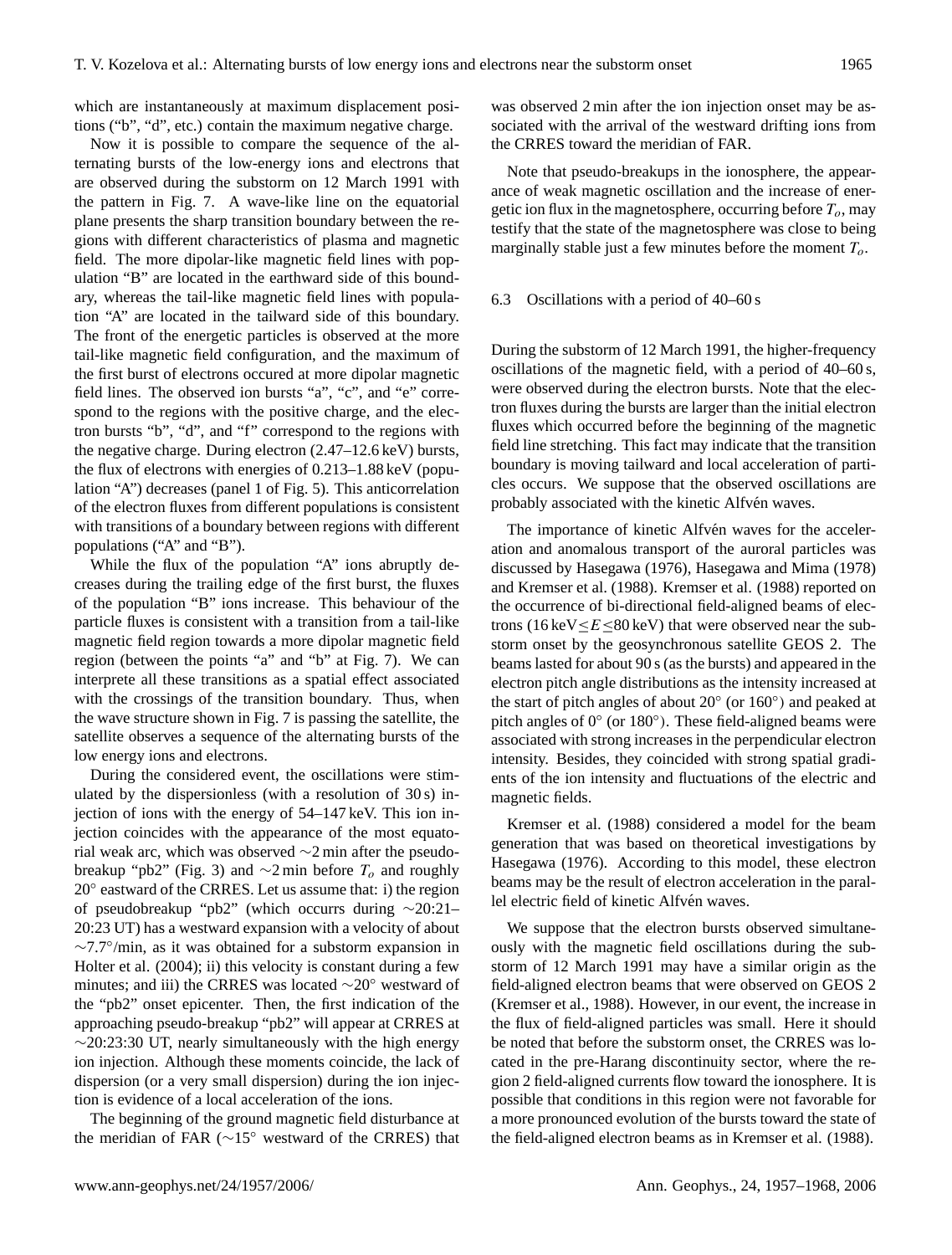# 6.4 Transition between two regimes of transport

# **7 Summary**

The measurements of the bulk velocity in the plasma sheet (Angelopoulos et al., 1992; Borovsky et al., 1998) indicate that there is a great scattering about the mean velocity. This was interpreted as an evidence of the existence of the turbulent transport (Trakhtengerts and Feldstein, 1987; Antonova and Ovchinnikov, 1999).

The presence of the turbulence alters the conductivity and the diffusion properties across the plasma sheet and may permit a cross-scale coupling of localized perturbations into a global perturbation. The transition between the two regimes of transport presents a burst-like process with the characteristic time of  $\tau \leq 10$  s and may correspond to auroral activations and substorm onset (Trakhtengerts and Feldstein, 1987, 1991).

In a quasi-steady state, particularly during the growth phase of substorm, the magnetosphere is in a quasi-steady state with a quasi-static electric field driving a quasi-steady earthward convective flow. However, the transient bursts of fast flows were also observed in the plasma sheet (Angelopoulos et al., 1992; Nakamura et al., 1994; Le Contel et al., 2001). The standard convection models, based on constant electrostatic fields, do not describe this regime of flows. Le Contel et al. (2001) showed that the level of the ULF fluctuations at the proton gyrofrequency seems to control the transition between the two regimes of the plasma transport in the near-Earth plasma sheet: a slow transport during the growth phase and a fast transport during the active phase of the substorm.

Impulsive increases (as short lasting bursts) of these waves were regularly observed at the GEOS 2 during the substorm magnetic field dipolarization (Perraut et al., 1993, 2000; Le Contel et al., 2001). These spatially localized waves are related to field-aligned currents, Perraut et al. (2000) called them the current-driven Alfvén (CDA) waves. Bursts of CDA waves coincide with the increases in the flux of electrons with energy >20 keV at pitch-angles ∼90◦ and, simultaneously, with the increases of low-energy (2.5–7 keV) electron fluxes at pitch-angles <20◦ (Perraut et al., 1993, 2000). Also, the high-intensity CDA waves may isotropize and heat the ions (Perraut et al., 1998).

We turn our attention to the substorm of 12 March 1991 from these positions. Then the pseudo-breakups and slow variations of the particles and the magnetic field occurred before  $T<sub>o</sub>$  became a signature of convective flow, as well as an instability, which began to develop slowly. The dispersionless enhancement of the energetic 54–147 keV proton fluxes and the sequential sharp increase in the electron flux with the energy of 7.32–12.6 keV may correspond to the transition between the convective (laminar) and turbulent regimes of the plasma flows.

In this study we examined the low-energy  $(30 \text{ eV} - 28.5 \text{ keV})$ particle flux variations observed by the CRRES near the earthward edge of the plasma sheet at  $L \sim 6.3$  and  $\sim 20°$ westward the substorm onset during the substorm on 12 March 1991. Some of the main results of the presented analysis are as follows:

- 1. During the growth phase magnetic field stretching, the ion and electron flux variations depend on the particle energies: the flux of low-energy (with  $W < W_c = 1.88 \text{ keV}$ ) electrons and ions (0.28–7.31 keV) is increasing. These particles are convecting toward the CRRES from the tail. The flux of the higher-energy electrons  $(7.31-16.5 \text{ keV})$  and ions  $(9.6-21.7 \text{ keV})$  is decreasing. These particles are trapped on the closed drift paths. These changes may imply that both the inner edge of plasma sheet and the outer boundary of higherenergy "old" particles steepen. The transition region between different particle populations of the plasma sheet, dipolar and tail-like flux tubes, narrowed and moved earthwards.
- 2. The sequence of the alternating bursts of the low-energy ions and electrons begins 2 min before the substorm onset. The bursts of the ions (0.633–9.6 keV) had a time duration of 100–120 s and a quasi-period of 3–4 min. The ion bursts occurred 1–2 min before the electron (2.47–21.7 keV) bursts. The electron bursts were associated with the small, local increase in the  $B<sub>z</sub>$  component and in the magnetic field fluctuations.
- 3. The beginning of the sequence of the low-energy particles bursts coincides with the enhancement of the highenergetic (54–147 keV) ion flux. The enhancement of the high-energetic ion flux happened at the moment of a weak brightening of the most equatorial pre-breakup arc near the latitude ∼62◦ .
- 4. Near the substorm onset, the substorm westward electrojet, which is localized  $\sim$ 20° westward of the CRRES, increases sharply. Simultaneously, the first injection of electrons was observed in a narrow energy range of 7.31–12.6 keV. This first electron injection began ∼40 s before a significant increase in the Z component of the magnetic field. The injection of higher-energy electrons (12.6–21.7 keV) was observed later, at the beginning of a large substorm expansion.

The variations of the ion and electron bursts may be associated with the multiple crossings of the transition boundary (discussed above) which has an oscillatory behavior. A sharp gradient of energetic ions in the direction of the gradient-**B** drift may excite the drift-wave resonance of the magnetic field lines (Cladis, 1971) and support oscillations on the transition boundary. Our analysis supports the idea about the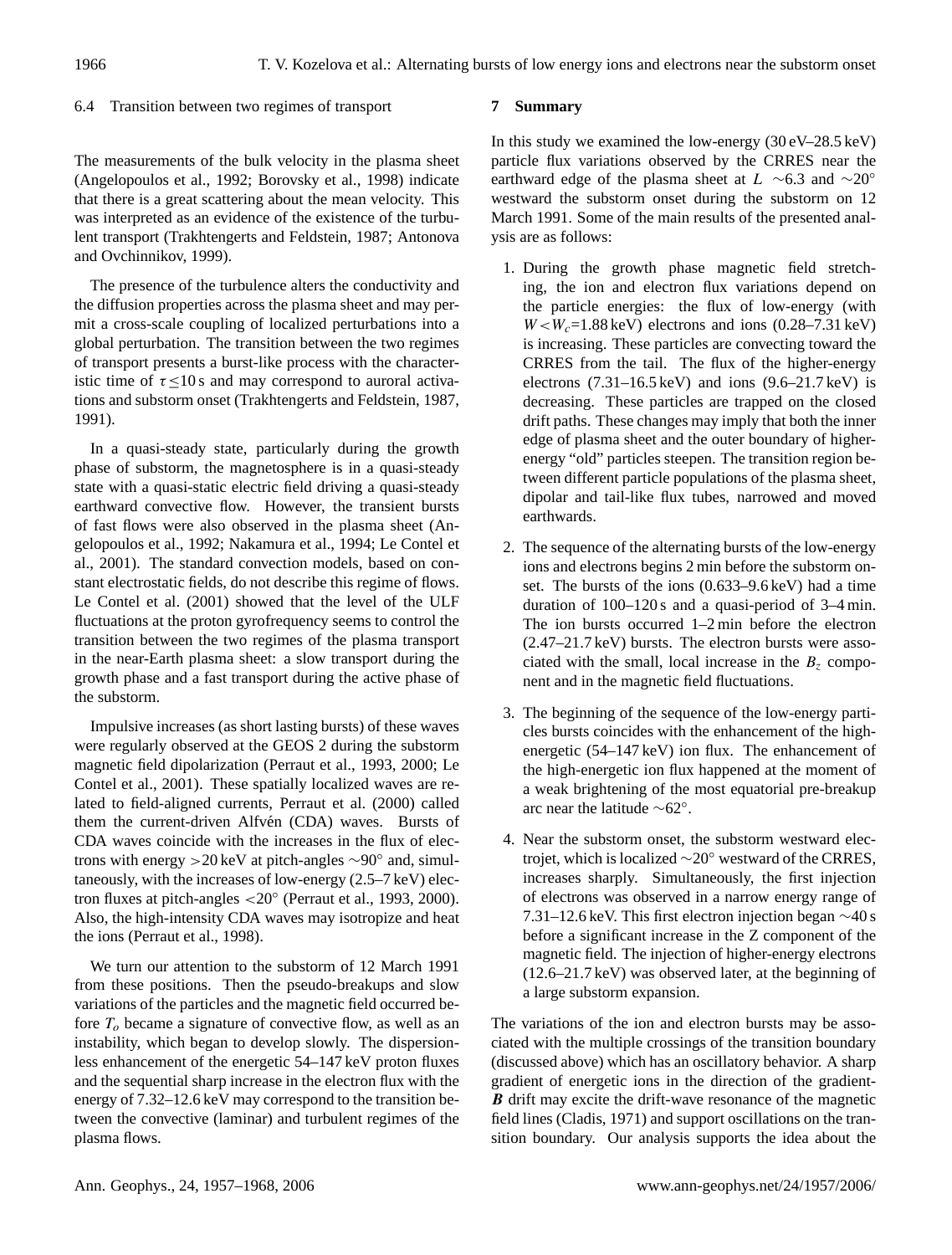drift-Alfvén ballooning instability near the inner edge of the plasma sheet, as associated with the initiation of a substorm onset.

*Acknowledgements.* Authors are grateful to A. Korth for energetic particle data and H. Singer for magnetic field data from the CR-RES spacecraft. The authors are grateful to observers and scientists responsible for the ground based magnetic and auroral observations (IMAGE, AASI). The authors thank the SAMNET team for magnetometer data; SAMNET is a PPARC National Facility operated by Lancaster University. The work of T. V. Kozelova and B. V. Kozelov is supported by the Division of Physical Sciences of the Russian Academy of Sciences (program DPS-18).

Topical Editor I. A. Daglis thanks two referees for their help in evaluating this paper.

## **References**

- Angelopoulos, V., Baumjohann, W., Kennel, C. F., Coroniti, F. V., Kivelson, M. G., Pellat, R., Walker, R. J., Luhr, H., and ¨ Paschmann, G.: Bursty bulk flows in the inner central plasma sheet, J. Geophys. Res., 97, 4027–4039, 1992.
- Antonova, E. E. and Ovchinnikov, I. L.: Magnetostatically equilibrated plasma sheet with developed medium scale turbulence: structure and implications for substorm dynamics, J. Geophys. Res., 104, 17 289–17 298, 1999.
- Baker, D. N., Pulkkinen, T. I., Angelopoulos, V., Baumjohann, W., and McPherron, R. L.: The neutral line model of substorm: past results and present view, J. Geophys. Res., 101, 12 975–13 010, 1996.
- Borovsky, J. E., Thomsen, M. F., and Elphic, R. C.: The driving of the plasma sheet by the solar wind, J. Geophys. Res., 103, 17 617–17 639, 1998.
- Cheng C. Z. and Qian, Q.: Theory of ballooning-mirror instabilities for anisotropic pressure plasmas in the magnetosphere, J. Geophys. Res., 99, 11 193–11 209, 1994.
- Cladis, J. B.: Multiply coupled oscillations of field lines in the magnetosphere: modulation of trapped particles and ionospheric currents, J. Geophys. Res., 76, 2345–2356, 1971.
- Dubyagin, S. V., Sergeev, V. A., Carlson, C. W., Marple, S. R., Pulkkinen, T. I., and Yahnin, A. G.: Evidence of near-Earth breakup location, Geophys. Res. Lett., 30, 1282, doi:10.1029/2002GL016569, 2003.
- Erickson, G. M., Maynard, N. C., Wilson, G. R., and Burke, W. J.: Electromagnetics of substorm onsets in the near-geosynchronous plasma sheet, Proc. 5th International Conference on Substorms, St.-Petersburg, Russia, 16–20 May 2000 (ESA SP-443, July 2000), 385–388, 2000.
- Frank, L. A. and Sigwarth, J. B.: Findings concerning the positions of substorm onsets with auroral images from the Polar spacecraft, J. Geophys. Res., 105, 12 747–12 761, 2000.
- Galperin, Y. I. and Feldstein, Y. I.: Auroral luminosity and its relationship to magnetospheric plasma domains, in: Auroral Physics, edited by: Meng, C. I., Rycroft, M. J., and Frank, L. A., 207–222, Cambridge Univ. Press, New York, 1991.
- Hardy, D. A., Walton, D. M., Johnstone, A. D., Smith, M. F., Gough, M. P., Huber, A., Pantazis, J., and Burkhardt, R.: Low Energy Plasma Analyzer, IEEE Trans. Nucl. Sci., 40, 246–251, 1993.
- Hasegawa, A. and Mima, K.: Anomalous transport produced by kinetic Alfven waves turbulence, J. Geophys. Res., 83, 1117– 1123, 1978.
- Hasegawa, A.: Particle acceleration by MHD surface wave and formation of aurora, J. Geophys. Res., 81, 5083–5090, 1976.
- Heppner, J. P.: The Harang discontinuity in auroral belt ionospheric currents, Geofysiske Publikasjoner, 29, 105–120, 1972.
- Holter, Ø., Altman, C., Roux, A., Perraut, S., Pedersen, A., Pécseli, H., Lysekk, B., Trulsen, J., Korth, A., and Kremser, G.: Characterization of low frequency oscillations at substorm breakup, J. Geophys. Res., 100, 19 109–19 119, 1995.
- Holter, Ø., Galopeau, P., Roux, A., Perraut, S., Pedersen, A., Korth, A., and Bösinger, T.: Two satellite study of substorm expansion near geosynchronous orbit, Ann. Geophys., 22, 4299–4310, 2004.
- Iijima, T. and Potemra, T. A.: Large scale charactetistics of fieldaligned currents associated with sibstorms, J. Geophys Res., 83, 599–615, 1978.
- Jacquey, C., Sauvaud, J. A., and Dandouras, J.: Location and propagation of the magnetotail current disruption during substorm expansion: analysis and simulation of an ISEE multi-onset event, Geophys. Res. Lett., 18, 389–392, 1991.
- Kaufmann, R. L.: Substorm currents: growth phase and onset, J. Geophys Res., 92, 7472–7489, 1987.
- Kaye, S. M. and Kivelson, M. G.: Time dependent convection electric fields and plasma injection, J. Geophys. Res., 84, 4183–4188, 1979.
- Kerns, K. J., Hardy, D. A., and Gussenhoven, M. S.: Modeling of convection boundaries seen by CRRES in 120-eV to 28-keV particles, J. Geophys. Res., 99, 2403–2414, 1994.
- Korth, A., Kremser, G., Wilken, B., Guttler, W., Ullaland, S. L., and Koga, R.: Electron and proton wide-angle spectrometer (EPAS) on the CRRES spacecraft, J. Spacecraft Rockets, 29, 609–614, 1992.
- Kozelova, T. V., Lazutin, L. L., Kozelov, B. V., Meredith, N., Danielides, M., Jussila, J., and Korth, A.: Multiple-onset substorm case study: pre-onset, auroral onset and expansion, Proc. 7th International Conference on Substorm, Levi, Lapland, Finland, 21–27 March 2004, 176–179, 2004.
- Kozelova, T. V. and Sakharov, Ya. A.: Configuration of the magnetic field in a geostationary orbit during a substorm, Geomagnetism and Aeronomy, 29(2), 213–216, 1989.
- Kozelova, T. V., Kozelov, B. V., and Lazutin, L. L.: Substorm large impulsive electric fields observed by CRRES, Proc. 5th International Conference on Substorms, St.-Petersburg, Russia, 16–20 May 2000 (ESA SP-443, July 2000), 393–396, 2000.
- Kozelova, T. V., Lazutin, L. L., and Kozelov, B. V.: Dipolarization and the current perturbations in the magnetosphere from the CR-RES satellite data, Geomagnetism and Aeronomy (in Russian), 39(1), 15–26, 1999.
- Kozelova, T. V., Treilhou, J.-P., Korth, A., Kremser, G., Lazutin, L. L., Melnikov, A., Pedersen, A., and Sakharov, Ya.: The active phase of the substorm from ground based and satellite data, Geomagnetism and Aeronomy (in Russian), 26(6), 963–969, 1986a.
- Kozelova, T. V., Pudovkin, M. I., Lazutin, L. L., Pedersen, A., and Glassmeier, K.-H.: The electric field behaviour in the magnetosphere on 6.6  $R_E$  within active region during the substorm, Geomagnetism and Aeronomy (in Russian), 26(4), 621–627, 1986b.